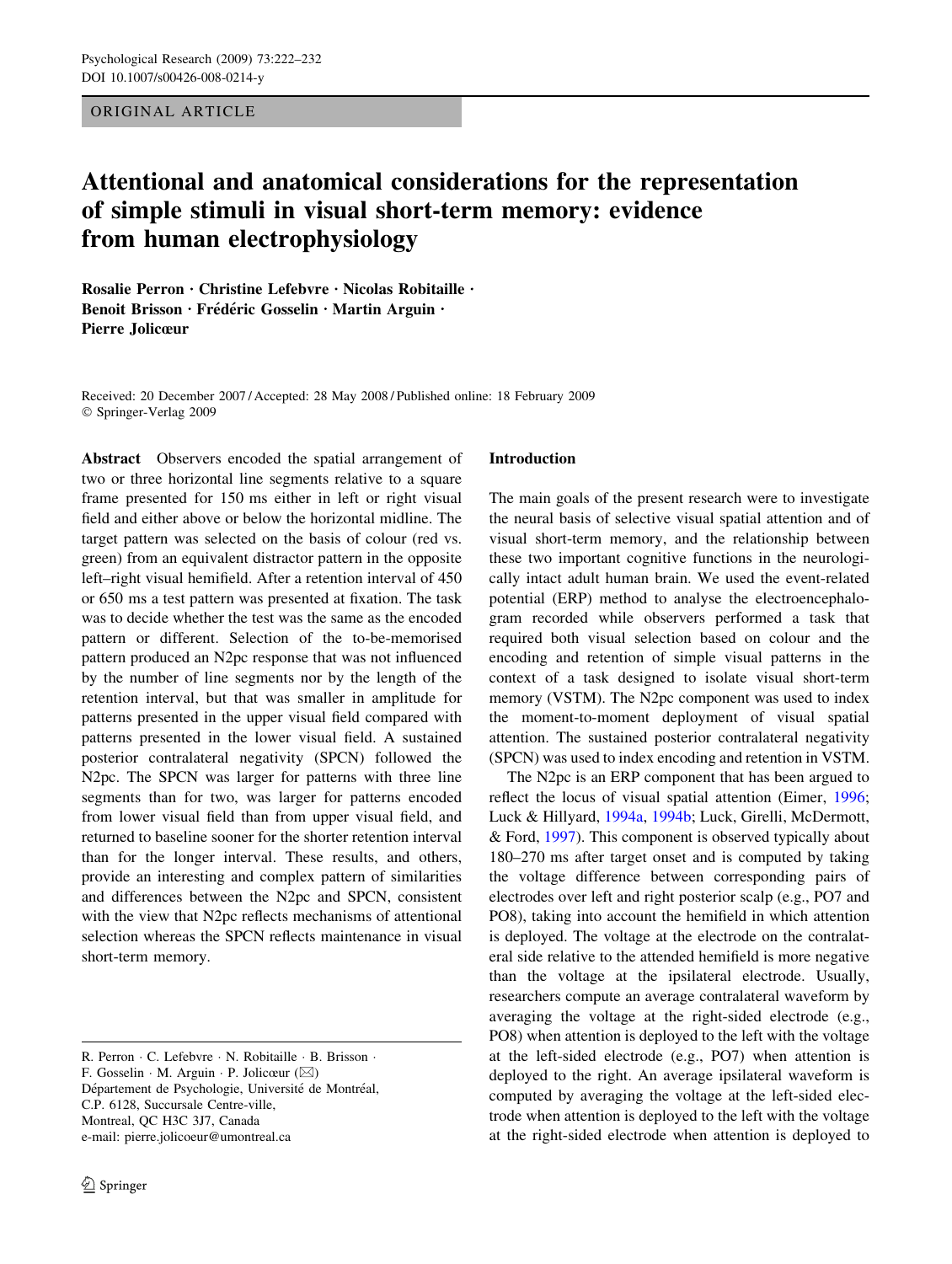the right. In a final step, the ipsilateral waveform is subtracted from the contralateral waveform, yielding the N2pc waveform. The name of this component, N2pc, thus signifies a negative-going deflection in the ''N2'' time range (180–270 ms) that is largest at posterior ''p'' scalp sites and contralateral ''c'' to the location of the attended visual item. The designation "N2" is not meant to associate this component with other N2 components, but rather merely indicates the approximate time range of the component (Luck & Hillyard, [1994a](#page-10-0)).

The N2pc has proven to be a sensitive measure of the locus of visual spatial attention in visual search (e.g., Luck & Hillyard, [1994a,](#page-10-0) [b](#page-10-0); Woodman & Luck, [2003\)](#page-10-0), under dual-task conditions, such as the attentional blink (e.g., Dell'Acqua, Sessa, Jolicœur, & Robitaille, [2006](#page-9-0); Jolicœur, Sessa, Dell'Acqua, & Robitaille, [2006a](#page-10-0), [b;](#page-10-0) Robitaille, Jolicœur, Dell'Acqua, & Sessa, [2007\)](#page-10-0) or the psychological refractory period (e.g., Brisson & Jolicœur, [2007a](#page-9-0), [b\)](#page-9-0), and under conditions where attention could be captured by distracting peripheral stimuli (e.g., [Hickey, McDonald, &](#page-9-0) [Theeuwes, 2007;](#page-9-0) Kiss, Jolicoeur, Dell'Acqua, & Eimer, [2008;](#page-10-0) Leblanc, Prime, & Jolicœur, [2008](#page-10-0)).

In many experiments designed to elicit the N2pc researchers have also found a slower and later wave in the contralateral-minus-ipsilateral waveforms. We will refer to this ERP component as the SPCN (sustained posterior contralateral negativity; e.g., Jolicœur et al., [2006a](#page-10-0)). Jolicœur et al. [\(2006a](#page-10-0), [b](#page-10-0)) suggested that the SPCN reflects information storage in VSTM, despite the fact that their experiments were not specifically designed to study memory. Jolicœur and colleagues argued that passage through VSTM was required in order for visual stimuli to make contact with mechanisms that exercise cognitive control over subsequent behaviour. As for the N2pc, the SPCN is observed following the visual encoding of a stimulus presented off the vertical midline, either in the left or right visual field. In order to deconfound memory encoding from low-level stimulus differences, the target stimuli in one visual field are presented with an equivalent set of distractor stimuli in the other visual field. Klaver, Talsma, Wijers, Heinze, and Mulder ([1999\)](#page-10-0) were the first to argue that the SPCN reflects activity specifically related to encoding and retention in VSTM, a view that received additional support from the elegant work by Vogel and colleagues (Vogel & Machizawa, [2004;](#page-10-0) McCollough, Machizawa, & Vogel, [2007\)](#page-10-0). Importantly for present purposes, Vogel and colleagues showed that the amplitude of the SPCN increased as the number of target items is increased, reaching a maximum when the number of stimuli to be encoded equalled or exceeded the estimated capacity of VSTM (on a subject-bysubject basis; Vogel & Machizawa, [2004\)](#page-10-0). There is also a strong association between the probability of a correct response and the amplitude of the SPCN in several studies (e.g., Dell'Acqua et al., [2006](#page-9-0); Jolicœur et al., [2006a,](#page-10-0) [b](#page-10-0); Robitaille et al., [2007](#page-10-0)).

Given that the N2pc and SPCN are observed following the same contralateral-minus-ipsilateral waveform subtraction, just at different times, one may wonder whether the SPCN is simply additional activity of the same sort as that which generated the N2pc. In other words, is the SPCN a reflection of additional activity due to spatial attention, as opposed to activity associated with VSTM, as some have argued? Jolicœur, Brisson, and Robitaille [\(2008](#page-10-0)) examined this issue by varying the number of items to be encoded in a task requiring an immediate response. They found an effect of the number of items on the amplitude of the SPCN and the absence of a similar effect for the N2pc. One goal of the present study was to provide further evidence for the claim that the SPCN is a component distinct from N2pc that reflects primarily activity in VSTM whereas N2pc reflects spatial attention. Thus, one goal was to dissociate these two ERPs. To achieve that goal, we first addressed a possible methodological confound that could provide an alternative, attentional account of the SPCN. Then, we used two different manipulations to link the SPCN to VSTM.

In the work of Vogel and colleagues, the test items were always presented at the same, lateralized location as the memory items (Vogel & Machizawa, [2004;](#page-10-0) McCollough et al., [2007](#page-10-0)). Thus, the resulting SPCN could reflect the maintenance of stimuli in VSTM at that particular location, or simply be the result of sustained attention to a lateralised location, resulting in a prolongation of the N2pc. We therefore designed our experiment specifically to discourage subjects from maintaining attention at the location of encoding, by always presenting the test array at fixation instead of at the lateralised memory location. Consequently, the most important spatial location immediately following encoding of the memory items was the region around the fixation point. Sustained attention to the central fixation point could not yield an SPCN, because of the lateralised nature of this component. We note that Klaver et al. ([1999\)](#page-10-0) tested memory for polygons either at the same location, or on the opposite side relative to side of encoding and nonetheless found an SPCN, suggesting that anticipating a test shape at the same location on all trials is not necessary in order to observe the SPCN, and one might argue that their procedure would have encouraged subjects to attend to the middle or to spread attention to the entire display in anticipation of the test array. Nonetheless, in 50% of their trials the memory probe was on the same side as the encoded shape, and this may have been sufficient to encourage subjects to maintain an attentional focus on that side (with attention shifting to the other side when required). As such, our procedure provides a stronger test because the test array was never presented at the site of the memory array, providing no reason to maintain attention at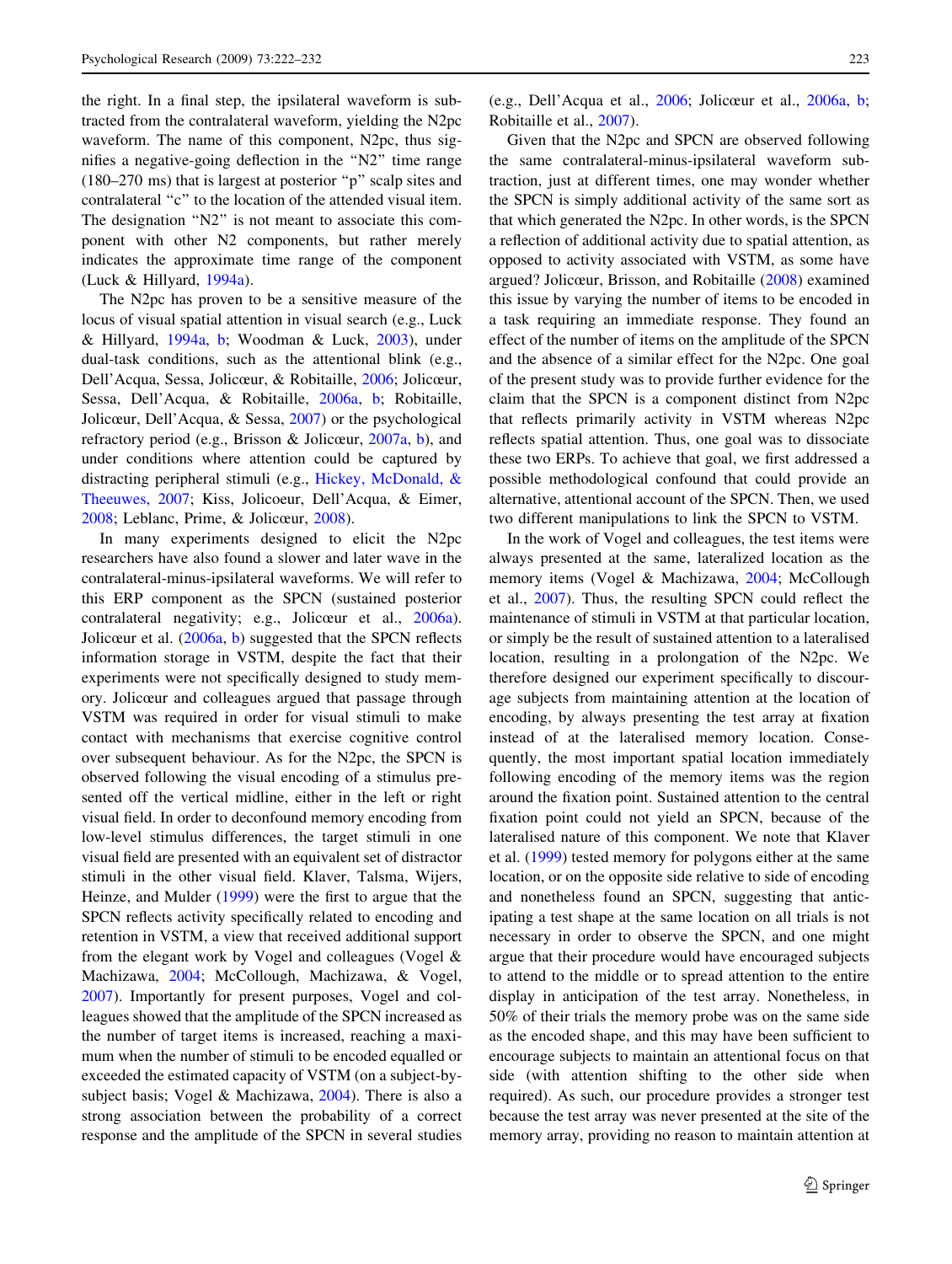that location, unless part and parcel of the creation and maintenance of a visual memory require continued attention at the spatial locations of encoded items.

We also used two strategies to link the SPCN with VSTM. First, we manipulated the number of items to be encoded and retained in the memory task. The stimuli consisted of two or three small horizontal bars in a square frame, illustrated in Fig. [1](#page-2-0). Based on previous research (e.g., Jolicoeur et al., [2008;](#page-10-0) Vogel & Machizawa, [2004](#page-10-0)), we anticipated that the amplitude of the SPCN would be greater for three bars than for two bars, to the extent that observers encoded them as distinct objects within the frame. At the same time we could determine whether the N2pc was also affected by this manipulation. Here we expected that the N2pc would likely not vary in amplitude as a function of the number of items to be encoded. This pattern of results—greater SPCN amplitude for three bars than two, with no difference for N2pc—would constitute a dissociation of SPCN from N2pc in terms of the effects of the quantity (or perhaps complexity) of the information to be encoded and retained in VSTM.

The second way of providing a link between retention in VSTM and the SPCN was to vary the duration (450 vs. 650 ms) of the retention interval (the time between the termination of the memory array and the onset of the test



<span id="page-2-0"></span>Fig. 1 Illustration of the stimuli and trial sequence. The *upper* sequence shows a trial in which stimuli to be memorised were presented in the upper visual field and consisted of two red bars (half of the subjects encoded *red* items and *half green* items). Stimuli to be encoded could be presented to the left or right. From left to right, the memory array was presented for 150 ms, followed by a retention interval of either 450 or 650 ms during which the fixation cross was visible. The probe array was presented centered at fixation and remained on the screen until the observer responded (same or different). Immediately after the response we provided accuracy feedback  $(+ or -)$  at fixation. The lower sequence illustrates a trial in which memory items (three *red bars*) were presented in lower visual field. See text for further details

array). On the assumption that observers would maintain a representation of the memory array only as long as necessary, we expected that the SPCN would return to baseline earlier (by about 200 ms) for the shorter retention interval than for the longer one, some time after the presentation of the test array. The N2pc should not be affected by the retention interval because this manipulation occurred after the usual time range of the N2pc.

There is a final way in which the SPCN and the N2pc could be distinguished. Luck et al. [\(1997](#page-10-0)) found that N2pc amplitude was smaller when the items in the search array were in the upper visual field compared to equivalent items in the lower field. One account of this difference is based on the way in which receptive fields of visually-sensitive cells project to primary and secondary visual cortex depending on the position of the stimuli in visual space. Stimuli in the upper visual field project from the retina to more ventral portions of the primary visual cortex (not to be mistaken with the ventral stream) whereas stimuli in the lower visual field project from the retina to more dorsal portions of the primary visual cortex (Kandel, Schwartz, & Jessell, [2000](#page-10-0); Sereno et al., [1995\)](#page-10-0). This anatomical distinction is maintained, although less so, in other (later) visual areas. One interpretation of the effect of visual fields on the amplitude of the N2pc is that projections to neural generators in more dorsal portions of visual cortex are closer and/or perhaps oriented more optimally to produce large potentials at typical posterior electrode sites such as PO7 and PO8. In contrast, stimulation of the upper visual field would lead to the activation of more distant (and perhaps less optimally oriented) generators in visual cortex, leading to smaller voltages at occipital electrodes. Another account that has been proposed hinges on the notion that attentional mechanisms receiving projections from the upper versus lower visual fields are different, with higher spatial resolution for the lower visual field than or the upper visual field (He, Cavanagh, & Intriligator, [1996](#page-9-0)). Based on several psychophysical results differentiating performance for stimuli in the upper versus lower visual field, but not for adaptation believed to occur in V1, He et al. [\(1996](#page-9-0)) argued that an attentional filter acts beyond the primary visual cortex, in one or more higher visual cortical areas, with different filter characteristics for upper and lower visual field inputs. The evidence suggests a functional asymmetry in the allocation of the attention in favour of the lower visual field (better spatial resolution in lower visual field compared to upper), and perhaps this is the result of an anatomical difference between projections from V1 to the dorsal versus ventral paths in early visual processing. This could be taking place very locally, rather than at the scale of the larger ventral–dorsal distinction associated with the what–where distinction, although, for example, Maunsell and Newsome ([1987\)](#page-10-0) found more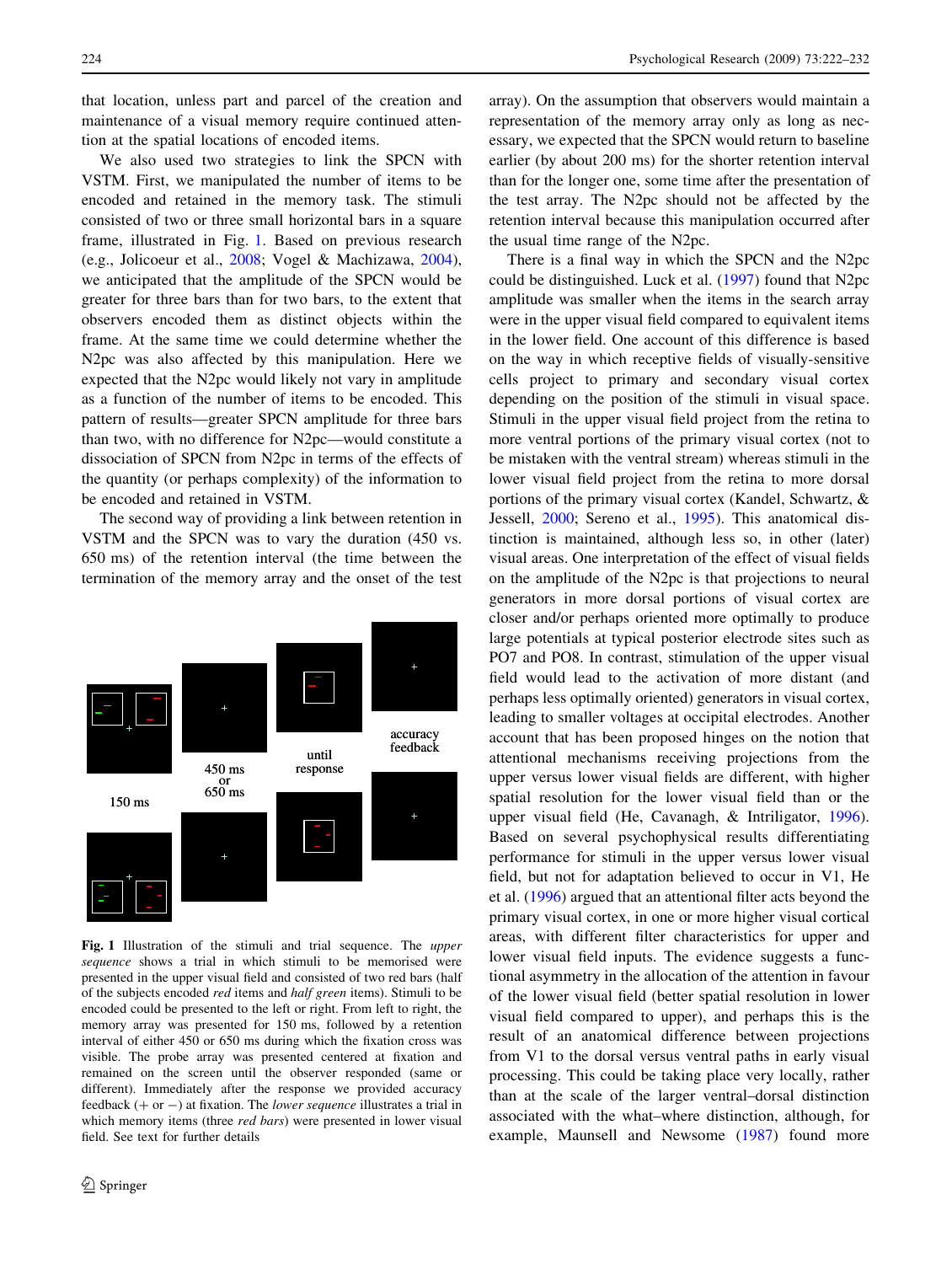numerous projections between early visual areas to parietal region for the lower visual field than the upper visual field.

Although we cannot yet determine whether the difference in the amplitude of the N2pc for upper versus lower visual field stimuli is due to simple anatomical differences in terms of direct projections from the retina to early visual cortex (ventral vs. dorsal projections for V1 and V2; Luck et al., [1997\)](#page-10-0) or to more complex wiring differences across cortical areas representing upper and lower visual fields in terms of connections to other brain regions, implementing different attentional filtering properties (He et al., [1996](#page-9-0)), this is not critical. We know of no experimental work that has examined the effects of upper versus lower visual field encoding on the SPCN, and presumably on the representation of objects in VSTM. This was one of the key manipulations in the present work. Stimuli to be encoded in VSTM were presented either in the upper or lower visual hemifield. We expected this manipulation to have a large impact on the amplitude of the N2pc (replicating results of Luck et al., [1997](#page-10-0)), and we sought to discover whether this manipulation would have any effect on the SPCN. If the SPCN is not affected by the upper/lower field manipulation but the N2pc is, as expected, then we would conclude that the N2pc and SPCN are generated by different neural generators because this would constitute an obvious neurophysiological dissociation. If both the N2pc and SPCN are affected, in similar ways, by the upper/lower visual field manipulation, however, then the interpretation would be more complex. Given the convincing prior evidence for a functional difference between these components (corroborated further by results of the present work), we might conclude that the same neural generators produce the observed activity (N2pc and SPCN), but that they perform different functions at different times. We will discuss these possibilities at greater length in ''[Discussion'](#page-8-0)' of the article.

#### Methods

### Participants

Twenty-three undergraduate student volunteers were tested and paid for their participation. They reported no history of neurological problems, normal or corrected-to-normal acuity, and normal colour vision. Signed informed consent was provided by each participant prior to participation. Ten subjects were excluded because their electroencephalogram (EEG) included too many artefacts (as explained in details in the electrophysiological recording section); leaving 13 subjects (9 females, 4 males, ranging from 20– 26 years in age). All females and one male were righthanded.

#### Stimuli

The stimuli were displayed on a 17-in. colour cathode-ray tube (CRT) controlled by a microcomputer running Eprime 1.04 software. The stimuli were two outline white squares (two frames), presented at the same time, each containing horizontal bars. The center of each frame was located  $3.0^{\circ}$  above or below and  $3.2^{\circ}$  on the left and right of the fixation point (at a distance of 57 cm from the computer screen). Each frame subtended a visual angle of 5.0 $^{\circ}$ . A fixation point (0.2 $^{\circ}$ ) was present at the center of display. The layout is illustrated (not to scale) in Fig. [1](#page-2-0).

In a given trial, the two frames were presented in the upper visual field or the lower visual field, randomly from trial to trial. Each frame in a trial contained the same number of bars, two or three (varied randomly from trial to trial). The total number of pixels in two- and three-bar displays was the same and thus bars in two-bar and threebar displays had different lengths, but the overall stimulus energy was the same. The position of each bar in each frame was randomly generated at run time, under following constraints: the bars did not have the same position, did not go outside of the frame, or overlap other bar(s), the vertical distance between two bars had a minimum of 0.02".

The target was defined by bar colour: red for half of the participants and green for other half, counterbalanced across subjects. The green and red bars were always in opposite visual field. The relevant side changed randomly from trial to trial. The colours of the bars were approximately equiluminant to equate their early sensory responses. The luminance of the stimuli was measured with a Minolta CS-100 chroma meter. The luminance of the green colour was  $26 \text{ cd/m}^2$  (CIE xy coordinates of  $x = 0.297$ ,  $y = 0.579$ ; Wyszecki & Stiles, [1982](#page-10-0)), red was 26 cd/m<sup>2</sup> ( $x = 0.391$ ,  $y = 0.282$ ), the fixation point and frame were 26 cd/m<sup>2</sup> ( $x = 0.276$ ,  $y = 0.271$ ) and luminance of the background was 0.70 cd/m<sup>2</sup> ( $x = 0.249$ ,  $y = 0.271$ .

#### Procedure

The participant was seated at a distance of 57 cm from the computer screen in a dark electrically shielded chamber. The space bar on the keyboard was pressed to start each trial. After trial initiation, a fixation point appeared in the center of the screen followed by the memory stimulus array. As illustrated in Fig. [1](#page-2-0), the memory array consisted of a 150 ms symmetric bilateral display of two white frames—one containing green bars; the other containing red bars. After the offset of the visual display, a delay of 450 ms [short-retention condition; 600 ms, stimulus onset asynchrony (SOA)] or 650 ms (long-retention condition; 800 ms SOA) was imposed, followed by the presentation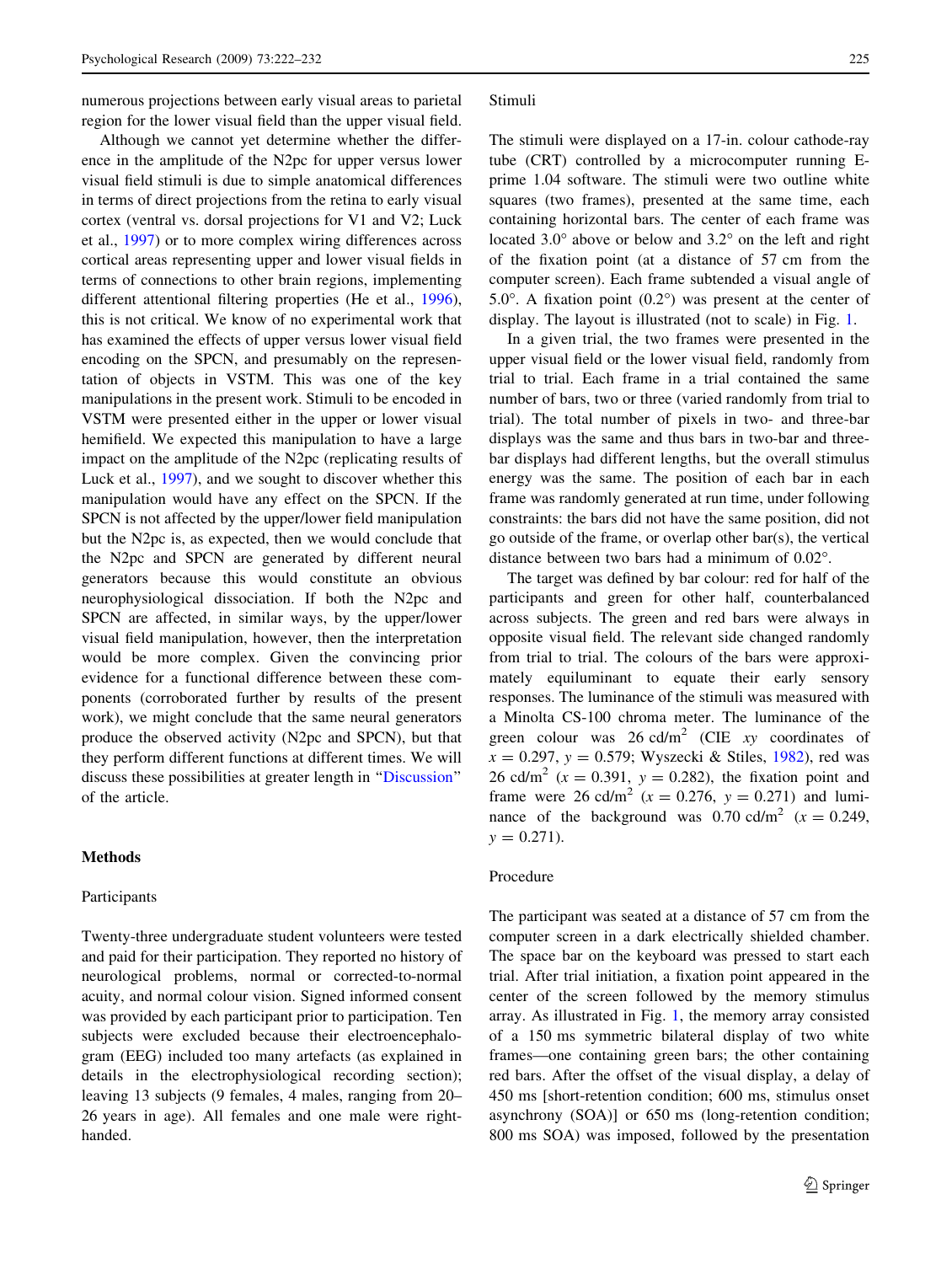of a probe display at fixation. The retention interval (450 or 650 ms) varied randomly from trial to trial. The fixation point remained visible during the retention interval.

The memory probe array was a white frame with bars in the target colour. Participants were instructed to decide whether probe bar positions were identical (in the positions of all bars) or different from the memory array, as fast as possible, while making as few errors as possible. When different, the probe display varied from the memory display in the position of one bar. When different, one bar was moved by a minimum of 20 pixels, (visual angle of  $0.7^{\circ}$ ) but remained inside the white frame. The trials in which a bar position was changed represented 50% of trials (randomly throughout the experiment). Participants responded with the right hand using a specific key on the numeric keypad of a computer keyboard when target and probe were identical (the key was "1") and another key when they were different (the key was "2"). Accuracy feedback was provided at the end of each trial. A plus sign appeared when participant made a correct response and a minus sign when they made an error. Participants pressed the space bar on the keyboard to start the next trial. Each subject performed one practice block of 64 trials followed by 15 experimental blocks of 64 trials for a total of 960 experimental trials. Participants were required to maintain fixation on the centrally located point throughout each trial. They were instructed to blink and move their eyes only between trials.

## EEG recording and data analysis

EEG recordings were made with a Biosemi Active-two system, with 64 active Ag-AgCl scalp electrodes positioned using the International 10-10 system: Fp1, Fp2, Fpz, AF3, AF4, AF7, AF8, AFz, F1, F2, F3, F4, F5, F6, F7, F8, Fz, FC1, FC2, FC3, FC4, FC5, FC6, FCz, FT7, FT8, C1, C2, C3, C4, C5, C6, Cz, T7, T8, TP7, TP8, CP1, CP2, CP3, CP4, CP5, CP6, CPz, P1, P2, P3, P4, P5, P6, P7, P8, P9, P10, Pz, PO3, PO4, PO7, PO8, POz, O1, O2, Oz, Iz. In addition, activity was also recorded at the two mastoids. The EEG was algebraically re-referenced to the average of the left and right mastoids during post-recording analyses. The electrooculogram (EOG) was recorded with active Ag–AgCl electrodes placed at the left and right canthi (HEOG) and above and below the left eye (VEOG). The horizontal electrooculogram (HEOG) was obtained by subtracting the signal at the left electrode from the signal recorded at the right electrode. The vertical electrooculogram (VEOG) was obtained by subtracting the signal at the electrode above the left eye from the signal at the electrode below the left eye. For three participants, the vertical electrooculogram (VEOG) was obtained by subtracting the signal at FP1, above the left eye, from the signal at the electrode below the left eye. The signals were amplified, low-pass filtered with a cut-off frequency of 67 Hz, and digitized at 256 Hz during the recordings.

During post-recording analysis, a 5 Hz, 48 db Hz lowpass filter was applied to the HEOG and VEOG waveforms, while a filter with a 0.1 Hz, 12 db high-pass was applied to all electrode waveforms. A derivation of more than 50  $\mu$ V over 100 ms in the VEOG was considered as an eye blink. A derivation of more than 35  $\mu$ V within a period of 200 ms ( $>2^\circ$ , Hillyard & Galambos, [1970;](#page-9-0) Lins, Picton, Berg & Scherg, [1993](#page-10-0); see also Luck, [2005;](#page-10-0) for a review), in the HEOG was considered as an eye movement. Trials with incorrect responses, eyes blinks, or eyes movements, were removed during post-recording analysis. The remaining trials were submitted to a final inspection, where a derivation of more than 100  $\mu$ V over 200 ms during a trial was considered an artefact, and trials with such artefacts were removed from the average for this electrode.

Participants were excluded from behavioural and electrophysiological analyses if the trials with incorrect responses, eyes blinks, eyes movements, and artefacts represented more than 40% of the trials. For each participant and each condition we also computed an average HEOG waveform for trials on which the memory items were on the left and an average for trials on which the memory items were on the right. Participants were also excluded if the average HEOG waveform for left or right trials exceeded residual  $3.0 \mu V$ , corresponding to an eye movement of about  $0.2^{\circ}$  in the direction of the to-beencoded items (Hillyard & Galambos, [1970;](#page-9-0) Lins et al., [1993](#page-10-0); see Luck, [2005](#page-10-0); for a review). Eight participants were excluded because of eye movements toward the memory items exceeding  $0.2^{\circ}$  and one participant was excluded because eyes blinks contaminated too many trials. One participant was excluded from the analysis because a technical problem resulted in the loss of more than 50% of this subject's data.

In most analyses we segmented the continuous EEG starting 200 ms prior to, and ending 1,100 ms after, the onset of the memory array. The EEG at each electrode was baseline corrected by subtracting the mean voltage during the 200 ms pre-stimulus period from the voltage during the entire segment. The EEG from artefact-free trials was averaged, separately for each condition, as detailed below. However, evaluation of the effects of the retention interval manipulation required longer segments  $(-200 \text{ to } 1,800 \text{ ms})$ , relative to the onset of the memory array). Unfortunately, many subjects had a tendency to blink, or move their eyes, towards the end of the trials, and lengthening the segments caused the rejection of a very large proportion of trials for several subjects. To deal with this issue, we analysed the data differently for the analyses focusing on the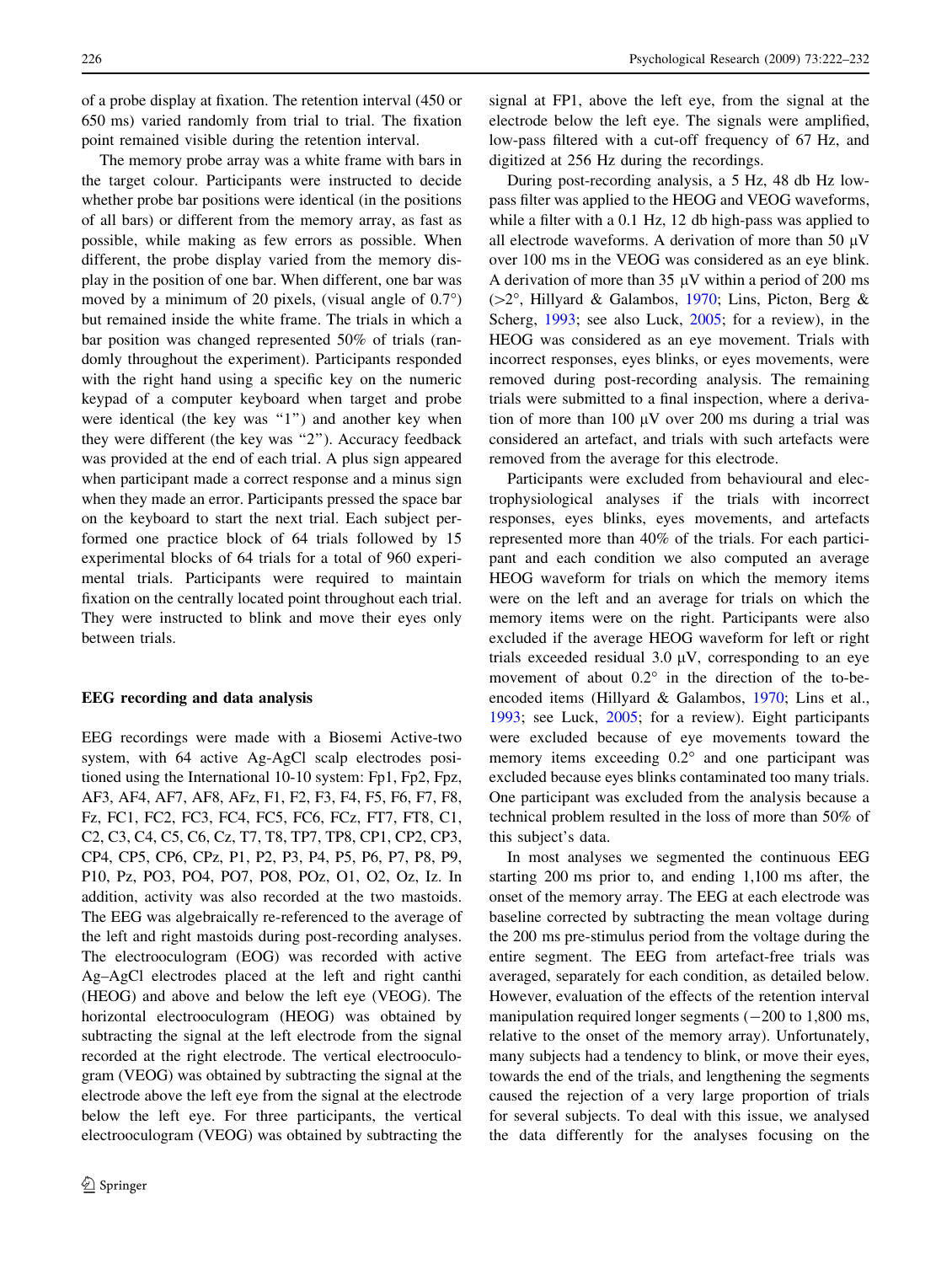manipulation of the duration of the retention interval. For these analyses only, after removing trials contaminated by eye movements, we did not reject trials with blinks, but instead corrected the EEG using the Gratton–Coles algorithm (Gratton, Coles, & Donchin, [1983](#page-9-0)), which enabled us to retain a sufficient number of trials. Although we prefer to reject trials contaminated with ocular artefacts, here we adopted a simple correction procedure and compared the waveforms obtained in analyses in which artefact trials were rejected with the waveforms obtained after the application of the correction procedure. The general appearance of the waveforms was not changed, suggesting that the application of the ocular artefact correction procedure did not distort the waveforms significantly. No formal test was used to test the effect of the ocular correction. As will be described in full details below, the N2pc and the SPCN are lateralized components resulting from the subtraction of activation measured on one side from the activation measured on the other side of the scalp. Eye blink artefacts, however, are bilateral. Therefore, even if the correction did not completely remove eye blinks, and residual artefacts were still present in the posterior sites that are of interest in this paper, it would not have an effect on the N2pc or the SPCN. Indeed, the bilateral residual activation would be cancelled in the subtraction of one side from the other.

The N2pc and SPCN waveforms were obtained by subtracting the average ipsilateral waveform from the average contralateral waveform, for each lateralized electrode pair, using the following formula:

$$
V_{\text{N2pc,SPCN}} = \frac{1}{2} (Vleft_{\text{Stim}-\text{right}} + Vright_{\text{Stim}-\text{left}}) - \frac{1}{2} (Vleft_{\text{Stim}-\text{left}} + Vright_{\text{stim}-\text{right}}),
$$

where Vleft<sub>Stim-right</sub> is the voltage at a left-sided electrode (e.g., PO7) for trials on which the to-be-encoded bars were in the right visual field.

The N2pc was quantified by computing the mean voltage in a window of 180–270 ms relative to the onset of the memory array. The SPCN was generally quantified by computing the mean voltage in a window of 450–600 ms from the onset of the memory array. However, there were a number of other measures used to highlight various aspects of the SPCN, and these are described in ''[Results'](#page-5-0)'.

## Results

<span id="page-5-0"></span>The analyses are reported in two sections: behavioural and electrophysiological results. Only the trials with a correct response were analysed in reaction time and electrophysiological results.

**Table 1** Mean accuracy  $(\%)$  and mean response time (ms) for each target position (upper vs. lower visual field), each memory load (2 vs. 3 segments), and each retention interval (450 vs. 650 ms)

| Retention<br>interval | Memory<br>load              | Position in visual field |     |                    |     |
|-----------------------|-----------------------------|--------------------------|-----|--------------------|-----|
|                       |                             | Lower visual field       |     | Upper visual field |     |
|                       |                             | Accuracy                 | RT. | Accuracy           | RT  |
| $450 \text{ ms}$      | 2                           | 83                       | 630 | 82                 | 636 |
|                       | 3                           | 82                       | 643 | 84                 | 639 |
| $650$ ms              | $\mathcal{D}_{\mathcal{A}}$ | 83                       | 617 | 84                 | 630 |
|                       | 3                           | 81                       | 635 | 83                 | 635 |

Behavioural results

Both success rate and reaction time were analysed. For each measure we performed an ANOVA in which position (upper vs. lower field), memory load (two vs. three bars), and retention interval (450 vs. 650 ms) were treated as within-subjects factors. Mean accuracy and mean reaction time are shown in Table [1](#page-5-0). The only statistically significant effect was the main effect of number of items in the analysis of response times; the mean RT was 628 ms when verifying memory for 2 bars and 638 ms when verifying memory for 3 bars,  $F(1, 12) = 11.92$ ,  $MSE = 225.8$ ,  $p\lt 0.01$ . All other Fs were smaller than 2.20, while all Fs for accuracy data were smaller than 2.13. These results suggest a slightly longer process of comparison when more bars were to be retained in memory.

#### Electrophysiological results

Initial electrophysiological analyses examined mean amplitudes measured for the six posterior lateralized electrode pairs: (O1, O2), (PO3, PO4), (P3, P4), (P5, P6), (P7, P8), and (PO7, PO8). The N2pc and SPCN had a maximum voltage at (PO7, PO8), and so we performed all further analyses for the waveforms measured at these sites.

Figure [2](#page-6-0) (top panel) shows the ipsilateral and contralateral waveforms for the electrodes PO7 and PO8 for all conditions and the bottom panel shows the grand average difference N2pc/SPCN waveforms at PO7/PO8 for all conditions. It is clear that the experiment produced a clearcut N2pc followed by a long-lasting SPCN. The impact of our experimental manipulations on these components is examined in detail in the following paragraphs.

The mean N2pc and SPCN amplitudes were submitted to a three-way ANOVA where component (N2pc vs. SPCN), memory load (2 or 3) and visual field (upper vs. lower) were all within-subject factors. While we have no specific hypothesis for the effect of visual field on the SPCN, we expect stimuli presented in the lower visual field to yield a larger N2pc than stimuli presented in the upper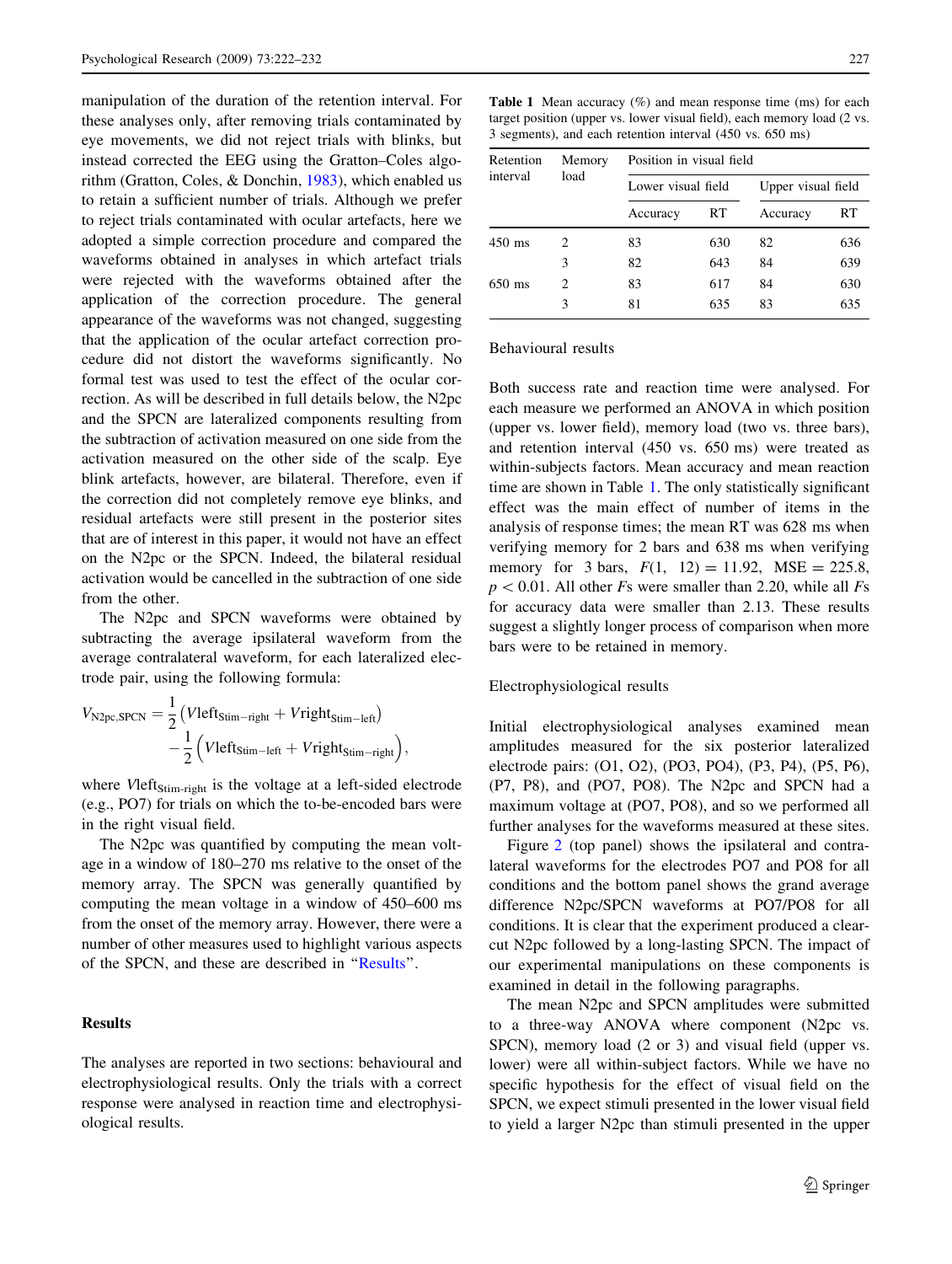Fig. 2 Top panel grand average contralateral and ipsilateral ERPs, over all conditions, timelocked to the onset of the memory array, at electrode pair (PO7, PO8). Bottom panel grand average N2pc/SPCN subtraction waveforms (contralateral minus ipsilateral) for electrode pair (PO7, PO8)



SPCN waveforms for memory arrays with two or three items encoded from the upper or lower visual field. The data shown was filtered (12 Hz, 24 dB/o) for aesthetic purposes. Note that the analyses were computed without that filter

Fig. 3 Grand average N2pc/

- Lower visual field/Two-bar - Lower visual field/Three-bar

<span id="page-6-0"></span>visual field. We also expect that a higher memory load will create a greater SPCN, but that factor will not have an effect on the size of the measured N2pc, therefore producing at least an interaction between component and memory load. As can be anticipated from the observation of Fig. [3](#page-6-0), the ANOVA yielded a three-way interaction,  $F(1, 12) = 5.01$ , MSE = 11,  $p < 0.046$ . There was no main effect of component,  $F(1, 12) = 0.01$ , MSE = 2.62,  $p > 0.972$ , nor memory load,  $F(1, 12) = 1.6$ , MSE = 0.81,  $p > 0.229$ . Since we are mostly interested in the differential effect of load and visual field on the N2pc and SPCN,

the SPCN.

N2pc

As we expected, there was no main effect of memory load on the N2pc,  $F(1, 12) = 0.07$ ,  $MSE = 0.67$ ,  $p > 0.800$ . However, there was a main effect of visual field,  $F(1, 12) = 25.59$ , MSE = 0.29,  $p < 0.001$ ) stimuli in the lower visual field  $(-1.51 \mu V)$  generating a larger N2pc than stimuli presented in the upper visual field  $(-0.75 \mu V)$ .

we decomposed the interaction separately for the N2pc and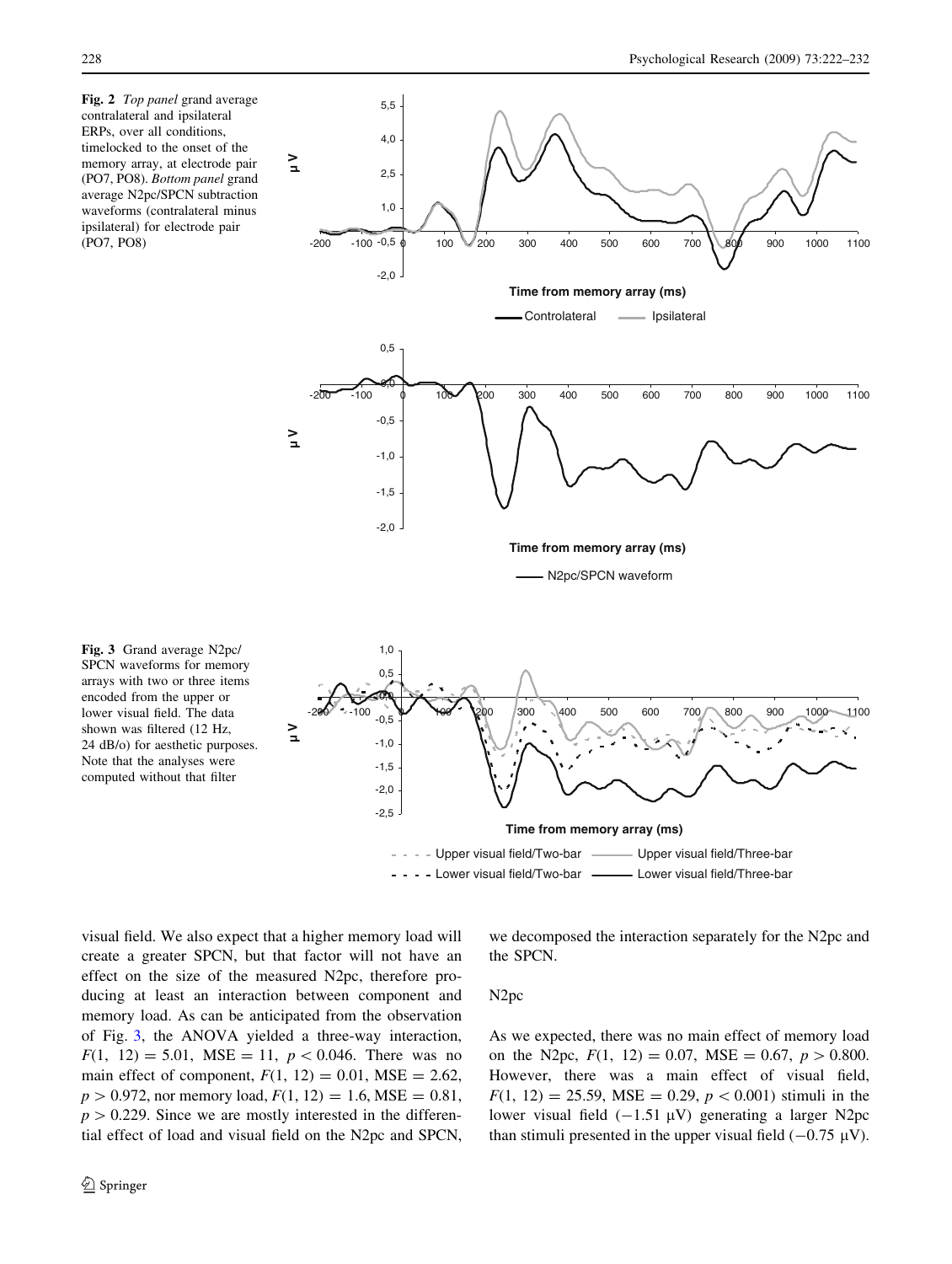

Time from memory array (ms)

Fig. 4 Grand average SPCN waveforms for different retention intervals, baseline corrected relative to the 200 ms period prior to the onset of the memory test array (in the short-retention interval condition, that is, 400–600 ms from onset of the memory array; note

The interaction between memory load and visual field was not significant,  $F(1, 12) = 2.68$ , MSE = 0.24,  $p > 0.127$ .

## **SPCN**

As expected from the overall interaction, the pattern of results for the SPCN differed from that of the N2pc. Contrary to the N2pc, there was an interaction between memory load and visual field. Decomposition of this interaction revealed that the memory load effect was significant in the lower visual field,  $F(1, 12) = 8.72$ ,  $MSE = 0.60, p < 0.013$ , a memory load of three yielding alarger SPCN  $(-1.93 \mu V)$  than a memory load of 2  $(-1.03 \mu V)$ , but not for the upper visual field, a memory load of two yielding a slightly larger SPCN  $(-0.81 \text{ }\mu\text{V})$ than a memory load of 3 (-0.69  $\mu$ V),  $F(1, 12) = 0.48$ ,  $MSE = 0.20$ ,  $p > 0.503$ . Note that this interaction could not be due to the absence of an SPCN in the load 2 condition: a t test revealed that the mean amplitude during the 450–600 ms interval was significantly different than 0,  $t(12) = -2.95, p < 0.013.$ 

Retention interval (450 vs. 650 ms)

<span id="page-7-0"></span>We examined the effects of the duration of the retention interval by segmenting the EEG into longer segments  $(-200 \text{ to } 1,800 \text{ ms}$  relative to the onset of the memory array) than for the previous analyses. As explained earlier, rather than exclude trials with ocular artefacts we applied a correction algorithm. The corrected EEG was then averaged separately for each retention interval. These curves were baseline corrected based on the mean amplitude in a window of 400–600 ms (200 ms prior to the presentation of the test array, at the shortest retention interval). We chose this new baseline to equate the curves as much as possible just prior to when they might start to deviate from

that the same baseline period was used for the two retention interval conditions). Note that the data is shown with the filter applied during the Jackknife procedure

each other, given that, in principle, all conditions were identical up to that point. The resulting curves, given that they start from a time during which the SPCN was in full force, should deviate toward the positive when the SPCN returns to baseline.

The grand average ERPs resulting from these procedures are shown in Fig. [4](#page-7-0). The reader will note that the data were filtered in a lowpass, 3 Hz, 48 dB/o, in accordance with the Jackknife procedure. The waveform for the shortretention interval condition deviates toward the positive about 200 ms earlier than the waveforms for the longretention interval. We used a jackknife approach to determine whether the waveforms returned to baseline at different latencies for the two retention intervals. In the jackknife approach each of the  $n$  subjects was removed once from *n* grand average based on  $n - 1$  subjects (see Kiesel, Miller, Jolicœur, & Brisson, [2008](#page-10-0); Miller, Patterson, & Ulrich, [1998](#page-10-0); Ulrich & Miller, [2001](#page-10-0)). We performed a jackknife analysis in which we estimated, for each jackknifed waveform, the latency at which the waveform crossed a voltage of  $0.6 \mu V$  separately for the short and long-retention interval waveforms, and subjected these estimates to an ANOVA that considered retention interval as a within-subjects factor. Given that the measurements are taken on a curve that includes virtually the same subjects, the variance of the resulting set of measurements is smaller than the variance of the measurements that would have been obtained from each individual subject curves. The results of the ANOVA were therefore corrected to take into account the smaller variability of the jackknifed estimates (see Miller, Patterson, & Ulrich, [1998;](#page-10-0) Ulrich & Miller, [2001](#page-10-0)). The analysis confirmed that the SPCN returned to baseline earlier in the shorter retention interval condition (mean  $= 1,092$  ms) than in the longer retention interval condition (mean = 1,296 ms),  $F(1, 12) = 11.73$ ,  $MSE = 159.78, p < 0.006.$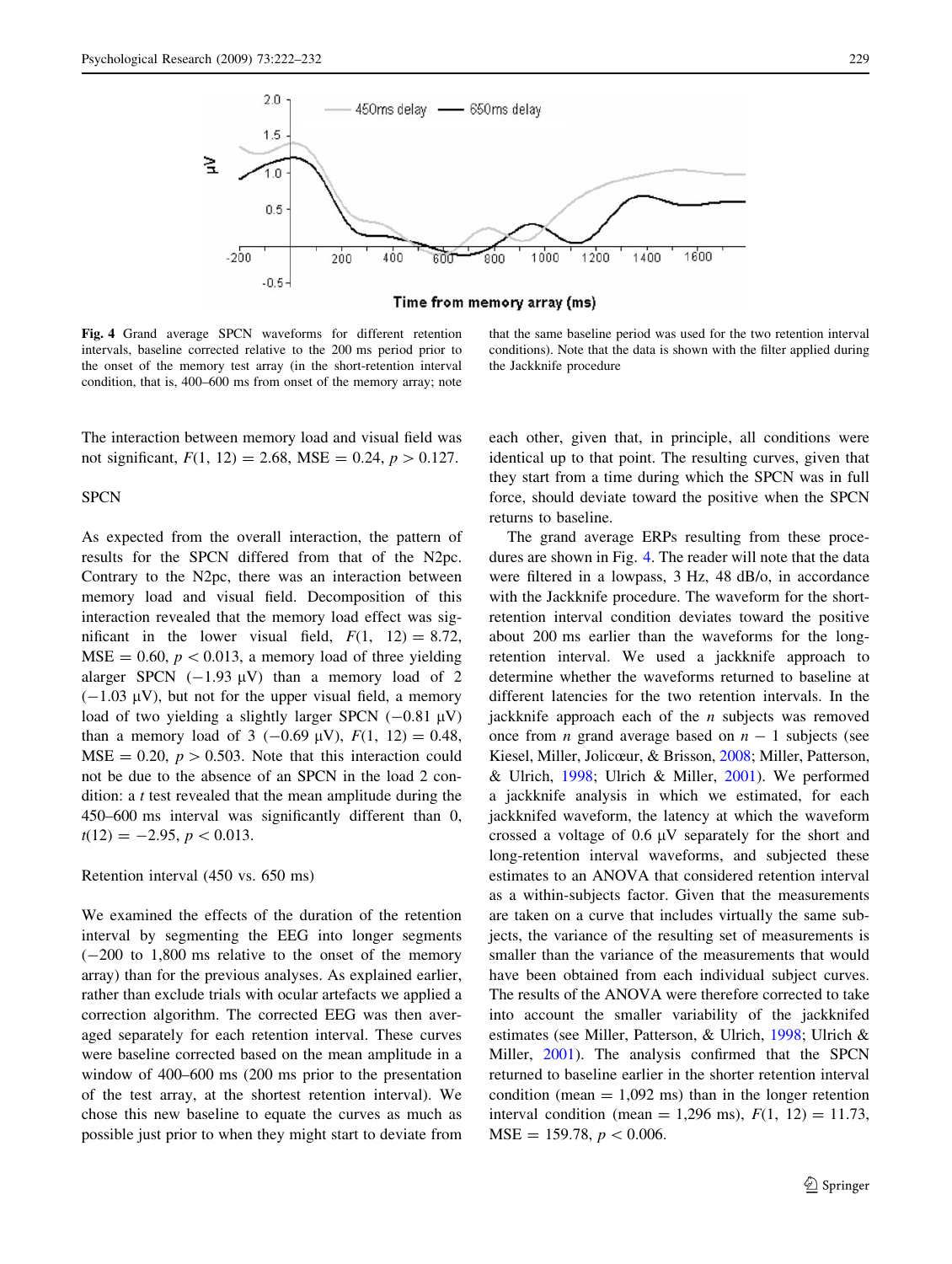

Fig. 5 Distribution of mean voltage during the N2pc (170–280 ms from onset of the memory array), left column, and the SPCN (450– 600 ms) right column, for upper visual field memory arrays, top row, and for lower visual field memory arrays, bottom row. Since ipsilateral data from the left and the right, as well as contralateral data from both sides are averaged in the subtraction procedure used to create these maps, we end with data for one side of the scalp. We added a mirror reflection of these data for aesthetic purposes

In Fig. [5](#page-8-0) we show maps of the distributions of mean voltage during the N2pc (170–280 ms) and SPCN (450– 600 ms). The voltage maps were quite similar across the N2pc and SPCN, suggesting that the neural generators of the two components are both in posterior visual areas.

### **Discussion**

<span id="page-8-0"></span>In this study we used a paradigm that combined a simple visual spatial task with a VSTM task. Stimuli to be encoded in VSTM first had to be selected from a more complex display on the basis of a pop-out colour (e.g., green) from one side of a left-right bilateral display in which an equal amount of distractor information (e.g., in red) on the other side was to be ignored. The purpose of this manipulation was to induce a clear and distinct N2pc component on the basis of the deployment of visual spatial attention to the to-be-memorised items, which could, in principle, be isolated from the later expected SPCN component associated with maintenance in VSTM (e.g., Jolicœur et al., [2006a](#page-10-0), [b](#page-10-0);

Vogel & Machizawa, [2004\)](#page-10-0). In previous work (e.g., Klaver et al., [1999](#page-10-0); Vogel & Machizawa, [2004\)](#page-10-0) focusing on VSTM, the relevant information was cued well ahead of the onset of the memory array, making the isolation of N<sub>2</sub>pc from SPCN more difficult. As can be seen in Fig. [2,](#page-6-0) our procedure was successful in eliciting distinct N2pc and SPCN waves, enabling us to target analyses on each component designed to evaluate the impact of our experimental manipulations.

VSTM was tested by presenting a pattern at fixation (Fig. [1\)](#page-2-0). This aspect of the experimental design was intended to require a deployment of visual spatial attention in the region surrounding the fixation point, at the time of the memory test. If the SPCN reflected ongoing deployment of visual spatial attention at the location of previously encoded visual objects—in other words a prolonged N2pc—rather than a distinct component reflecting activity in VSTM, then the SPCN should have disappeared 600 ms after the onset of the memory array, because this was the time at which the test array was presented in half of the trials (short-retention interval condition). As can be seen in Fig. [4](#page-7-0), the SPCN waves began to attenuate significantly (indicated by a positive-going shift in Fig. [4](#page-7-0)) long after the presentation of the test array, for both retention interval conditions. If the SPCN was just a long N2pc, presenting the test array at fixation would cause a disappearance of the SPCN about 200 ms following the onset of the test array (because the test array was at fixation, and neither in left nor right visual field, attention to this stimulus cannot generate an N2pc). Thus, the fact that the positive-going shifts in Fig. [4](#page-7-0) begin long after an expected cancellation of the N2pc, associated with a shift of attention towards fixation, provides further evidence for the distinctive nature of the SPCN. This finding suggests that the SPCN reflects activity specifically related to VSTM, rather than ongoing visual spatial attention.

We gathered more evidence of the association between the SPCN and VSTM through our manipulation of the retention interval. We used two different retention intervals to test whether the SPCN would return to baseline later with a longer retention interval, which it did. Moreover, the difference in return to baseline was about the same (204 ms) as the difference between intervals (200 ms). If we assume that stimuli are maintained in VSTM only as long as necessary, then this pattern of return to baseline is consistent with a link between the SPCN and VSTM.

The SPCN was also influenced by the number of items in the memory array, the larger memory load yielding a greater SPCN, whereas the N2pc was not influenced by memory load, as shown in the decomposition of the threeway interaction. This difference constitutes a clear functional dissociation between the two components, as well as evidence in favour of a link between VSTM and the SPCN.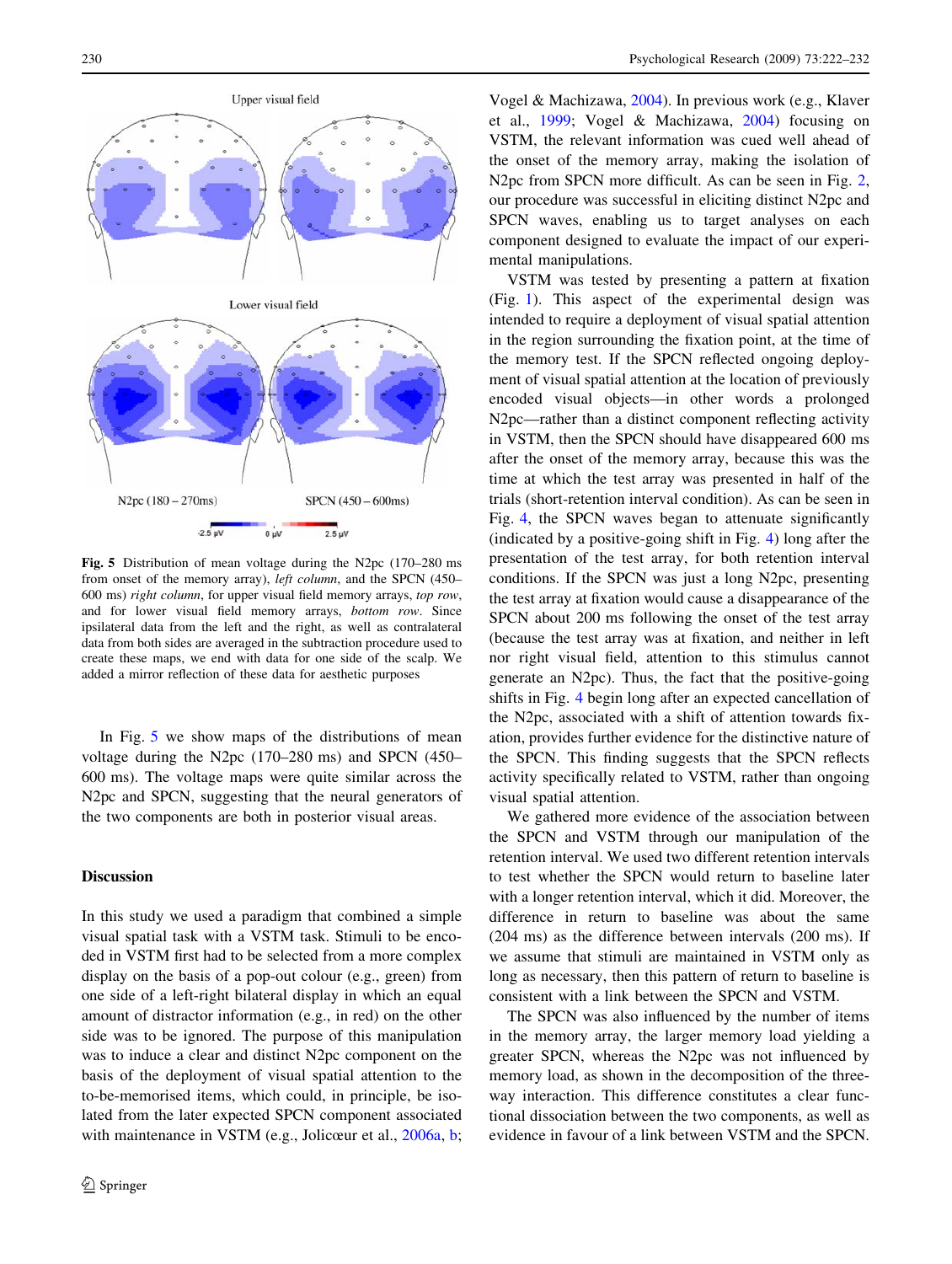However, the interaction of memory load with visual field, for the SPCN, makes the portrait a bit more complex, and will be discussed below. As can be seen in Fig. [2](#page-6-0), the field of presentation of the memory array (upper vs. lower visual field) had a major impact both on the amplitude of the N2pc and of the SPCN. The lower N2pc amplitude for upper visual field stimuli was expected on the basis of results of Luck et al. [\(1997](#page-10-0)). Here we show for the first time that the amplitude of the SPCN is also affected in a very similar way by presentation in the upper versus lower visual field. This finding is important because it shows that the anatomical, and/or attentional, field effects that influence the N2pc also have a commensurate impact on the SPCN. Also, the effect of the field of presentation (upper vs. lower) was similar across the components, suggesting that the neural generators of the N2pc and of the SPCN are structured in the same orientation relative to the recording electrodes, with receptive fields in upper versus lower visual fields projecting to more ventral and dorsal portions of visual cortex, respectively. Perhaps the very same generators are involved but they perform different functions at different times. The N2pc might reflect an initial deployment of attention to the general region of interest (and hence not influenced by the number of items in that region), whereas a later differentiation of items would take place as information is transferred to VSTM, leading to effects on SPCN.

The situation becomes more complex when we take into account the interaction between memory load and visual field observed for the SPCN mentioned earlier. Recall that the SPCN had a larger amplitude for three bars than for two bars, but only for memory arrays presented in the lower visual field. There was no increase in SPCN amplitude as the number of items was increased for memory arrays presented in the upper visual field (Fig. [2\)](#page-6-0). These are perhaps the most intriguing results of the present work. Note that there were no differences in overall accuracy or response time as a function of field (upper vs. lower) of presentation. To remain consistent with previous research, we suggest that representations of stimuli encoded from the lower visual field may have a greater tendency to be encoded as distinct elements, perhaps because of a greater attentional resolution (He et al., [1996\)](#page-9-0). Items shown in the upper visual field may tend to be encoded more holistically, as a single pattern, perhaps as a result of a greater difficulty to individuate elements due to lower attentional resolution. The difference between two- and three-bar patterns would be attenuated for memory arrays shown in the upper visual field because the additional bar would be less likely to be encoded as a distinct item. Of course, this interpretation is highly speculative, but it is broadly consistent with earlier work showing differences in attentional resolution across the upper and lower visual fields

(He et al., [1996](#page-9-0)). The other, anatomical account would be that the orientation of the cells in the primary visual cortex, which could explain the smaller effect observed in the upper visual field, would also make the distinction between the two memory loads harder to observe, because of a floor effect. Basically, if the orientation of the cells makes the SPCN difficult to detect, than it would also make variations in the SPCN difficult to detect too.

In conclusion, the SPCN is strongly affected by whether stimuli are encoded from the upper or lower visual field, much in the same way as the N2pc, suggesting a strong neuroanatomical connection between these two components. Additional evidence for this connection comes from several experiments, including the present one (Fig. [5](#page-8-0)), in which the distribution of voltages on the scalp was very similar across the two components (e.g., Robitaille & Jolicœur, [2006;](#page-10-0) Brisson & Jolicœur, [2007b\)](#page-9-0). Nonetheless, other evidence (such as the differential effect of the number of items on the two components) suggests strongly that N2pc and SPCN reflect distinct aspects of visual processing, with N2pc reflecting the deployment of visual spatial attention and the SPCN reflecting the maintenance of information in VSTM. The present work contributes to our growing understanding of the functional and neuroanatomical underpinnings of these two important cognitive functions.

Acknowledgments This research was supported by research grants from the Natural Sciences and Engineering Research Council of Canada, The Canadian Institutes of Health Research, the Canadian Research Chair program, and by an infrastructure grant from the Fonds de Recherche en Santé du Québec to the last author.

## References

- Brisson, B., & Jolicœur, P. (2007a). Electrophysiological evidence of central interference in the control of visuospatial attention. Psychonomic Bulletin & Review, 14, 126–132.
- Brisson, B., & Jolicœur, P. (2007b). A psychological refractory period in access to visual short-term memory and the deployment of visual-spatial attention: Multitasking processing deficits revealed by event-related potentials. Psychophysiology, 44, 323–333.
- Dell'Acqua, R., Sessa, P., Jolicœur, P., & Robitaille, N. (2006). Spatial attention freezes during the attention blink. Psychophysiology, 43, 394–400.
- Eimer, M. (1996). The N2pc component as an indicator of attentional selectivity. Electroencephalography and Clinical Neurophysiology, 99, 225–234.
- Gratton, G., Coles, M. G. H., & Donchin, E. (1983). A new method for off-line removal of ocular artifacts. Electroencephalography and Clinical Neurophysiology, 55, 468–484.
- He, S., Cavanagh, P., & Intriligator, J. (1996). Attentional resolution and the locus of visual awareness. Nature, 383, 334–337.
- Hillyard, S. A., & Galambos, R. (1970). Eye movement artifact in the CNV. Electroencephalography and Clinical Neurophysiology, 28, 173–182.
- <span id="page-9-0"></span>Hickey, C., McDonald, J., & Theeuwes, J. (2006). Electrophysiological evidence of the capture of visual attention. Journal of Cognitive Neuroscience, 18, 604–613.